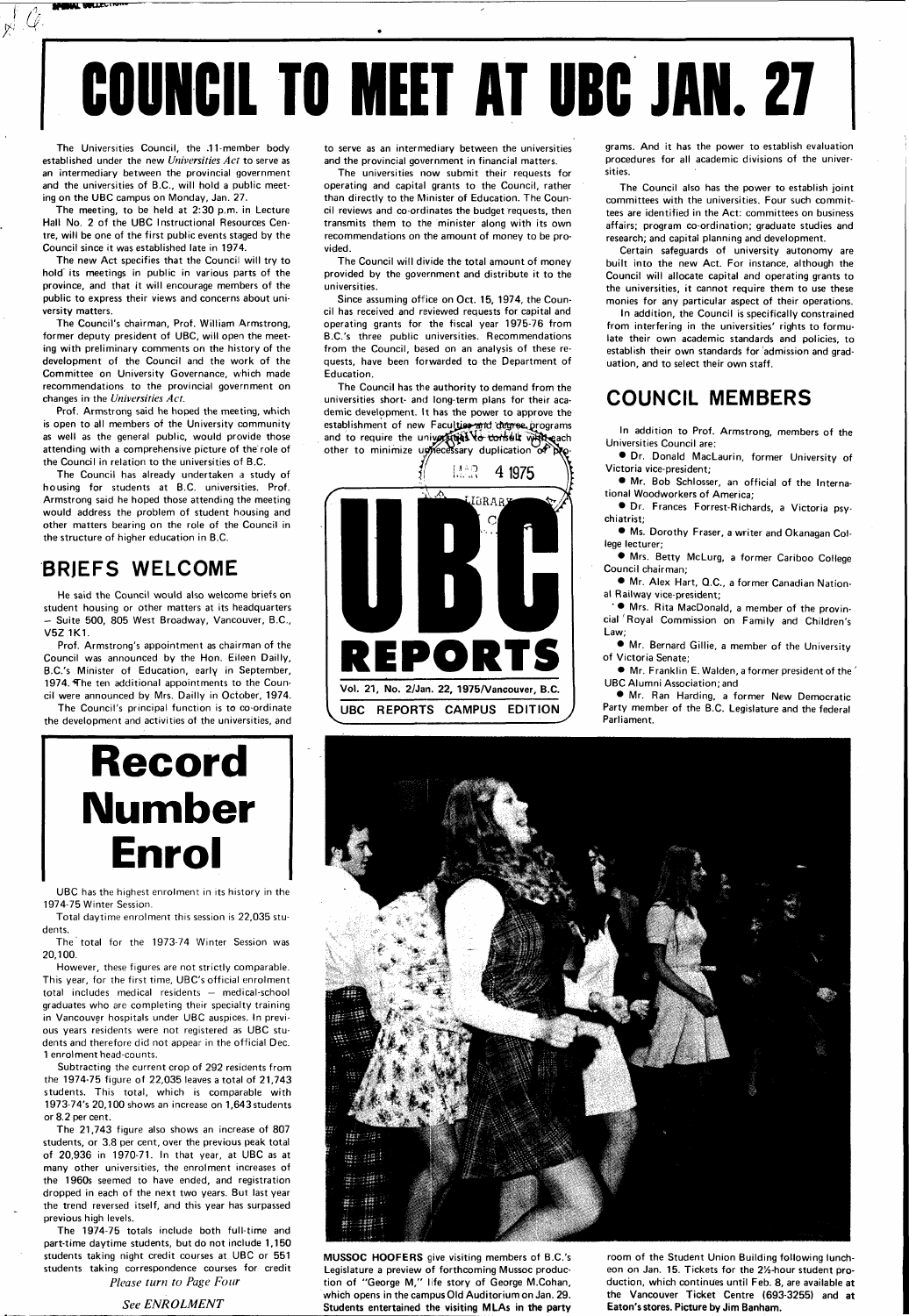# **OVERVIEW OF TEACHING EVALUATION**

**The report of an Ad Hoc Committee on the Evaluation of Teaching at UBC was presented to Senate at its Dec. 18, 1974, meeting by the committee's chairman. Prof. Roy Daniells, University Professor of English Language and Literature. The report, an overview of the steps taken by UBC faculties to evaluate teaching, is reproduced in its entirety below. The two recommendations made by the committee at the end of the report were approved by Senate.** 

To distinguish good teaching from bad has been for mankind a long-term endeavor, an endeavor attended with limited success, in spite of elaborate inquisitions, careful assessments and remedial measures that have included burning at the stake.

Canadian universities, with one accord, make attempts to monitor teaching and determine its effectiveness. What students think of a teacher, how well they do under his guidance, what his peers think of him and what the administrative or supervisory staff think: these turn out to be not quite the same thing. There is even a lack of agreement beween graduate and undergraduate students.

A single frame of reference within which to judge teaching performance is probably unattainable. Skills or qualities of character useful in one field or at one level may be valueless or even detrimental somewhere else. Self-rating is not the balancing factor one might expect it to be. Hoped-for correlations, such as that between teaching ability and ability in research, are frequently not substantiated. The conclusion emerges that teaching performance is not a unitary phenomenon and that some of its components, such as creative imagination, defy measurement.

While not incompatible or entirely incomparable, systems of assessment used by the various faculties are generally incommensurable. The Faculty of Arts,

 $\star$   $\star$   $\star$ In the Arts faculty almost all departments employ questionnaires which they have individually chosen or developed. These are variously administered to classes. The degree of student participation has been by no means uniform. Completed questionnaires are interpreted by the head of the department or by a committee appointed for that purpose. Classroom inspection is very common; visits tend to be made toward the end of the academic year.

Research and general observation suggest that the definition of what is to be measured as teaching should, if possible, be reached by a joint effort of students and staff. That criteria may be found to vary from course to course. That there may be a difference between the value of a course as immediately perceived, on the one hand, and, on the other, its long-term benefits. That the teaching effectiveness of a staff member and the sum of his services to the University may deserve differentiation. Such obiter dicta are numerous. • • \* The replies received from faculties and schools on this campus, in response to our questionnaires and other enquiries, have been generous, informative and significant. They resist tabulation; each system of evaluation is sui generis, there is no central committee to shape policy or control method. Assessment of teaching has been instituted earlier in some faculties than in others. Variety in kinds of teaching leaps to the eye in any survey; e.g., in some schools or faculties, teaching is strongly influenced by vocational concerns; in others there is a deliberate attempt to widen the horizons of students by developing a multiplicity of interest.

because of its size and variety of disciplines, provides, if not a norm, a useful point of reference.

Opinion in Arts is, on a good many matters, divided. Although polls seem to show that most departments favor the use of a common questionnaire for all classes in the faculty (supplemented by local departmental questionnaires if such are desired), a common set of questions based on agreed psychometric standards has not been adopted. Classroom inspection is in some departments not favored, because of faculty hostility. There are staff members who would like more frequent, open and objective evaluation and rating. They are, however, a minority, at the opposite pole from those who dislike formal evaluation on principle.

In some departments more than one instructor may be involved in a set of lectures. A second or third instructor may deliver a proportion of the lectures or simply attend in order to conduct subsequent seminars with the students involved. In these circumstances, mutual assessment of teaching occurs naturally.

Many departments in the Arts faculty organize colloquia, in which staff members give papers exposing their research. Some departments value these colloquia highly as an aid to the evaluation of staff. Another common and useful type of gathering is the conference for the planning of curricula and departmental strategy in general. Here, too, is a valid source of information concerning the initiative and expertise of individuals.

The opinions of an instructors' colleagues are seldom systematically sought. The head may, of course, solicit opinion for particular purposes. In committees assigning work, estimates of an individual's effectiveness are commonly offered. It is not unknown for a staff member to send in, unasked, a laudatory estimate of a colleague's teaching.

The question is sometimes asked whether specialists in a staff member's field of research or specialists in teaching methods are asked for opinions of his work. From the first group letters are sometimes sought when, say, promotion is under discussion. From the second group opinion is seldom solicited.

Some sources of opinion are valuable in special circumstances; e.g., the opinion of alumni. The opinion of previous employers has, of course, a unique value in the instance of new appointments. The Master Teacher Award committee affords an indirect assessment of teaching ability: the winning of an award, a certificate or a place on the short list is a clear indication of merit.

**'Some Components of Teaching, Such as Creative Imagination, Defy Measurement'** 

Various forms of self-evaluation inevitably appear. Some Arts departments invite a staff member who is being considered for a particular task or advancement to submit his own estimate of his potential. In other contexts, the invitation of a colleague to visit one's class may be taken as a form of self-assessment.

The grapevine, although it cannot be certified as representative, may yield candid and useful comment. It will identify such failings as consistent late arrival or non-arrival, unwillingness to return essays or inability to maintain attendance.

In any discussion of teaching evaluation, time must be taken to recognize a small but persistent vein of objection to the whole concept. There are staff members who regard academic teaching as a communion of minds.

to be judged by its ultimate benefits, which may for the time being remain hidden. A brisk assessment of their visible procedures and the compiling of immediate tangible scores offends their sense of the innate values of teaching.

> **'There Is No Need To Alert the University to the Responsibilities of Teacher Evaluation'**

One side effect of teaching evaluation deserves mention. There have been some revisions of the syllabus itself as a result of student comment upon those teaching it. It remains true, however, that the chief practical benefit of evaluation centres upon the individual instructor — how his talents may best be deployed, how he may be rewarded for good work, how he may recognize his limitations and enhance his virtues.

Alteration in teaching, as a result of evaluations, is seldom an overnight occurrence. In practice, departments hope that the next time round will reveal that improvement has taken place or that it has been found feasible to transfer an instructor to a course where his strengths are best displayed.

The size of a department is clearly a decisive factor in some kinds of organized effort to improve teaching. In one large Arts department, prospective teaching assistants are attached to individual faculty members and receive supervision, coaching in methods and help generally. For the most part, the larger the department, the more formal the procedure. In a small department, the head may find he can drop in and listen to a lecture without hesitation; in one of the larger departments, there is an agreed procedure by which three colleagues of the inspected member visit him three times each in each of three successive years, giving a total of 27 visits.

A question that finally lifts its head is whether evaluation, as now practised, is felt to be a success. Some Arts departments, among them certain large ones, are certain that their procedures do work, that results are useful and that the labor expended is not in vain. Furthermore, there is a widespread and well-founded confidence that teaching is steadily improving as staff members are encouraged to think of excellence as the product of an explicable and attainable professional skill rather than as a randomly bestowed birthright. The faculty has been fortunate in having a rather demanding student body, together with a dean whose professional interests serve the cause of teaching evaluation.

The Arts faculty furnishes a useful picture of general practice on this campus, in the field of teaching evaluation. Of great interest are a number of problems and achievements in other faculties.

In the Faculty of Agricultural Sciences considerable reliance is placed on questionnaires. It has been necessary to overcome a possible lack of anonymity in replies, as the computer cards were also used for personal comments on courses, in the handwriting of students, which some of them felt might be identified.

Visits to classrooms to audit lectures are used by some departments, but only in the case of junior members.

Doubts were at one time entertained as to the validity of student comment obtained by the questionnaire and the query arose. Do students evaluate most highly teachers from whom they by no means learn the most?

> $\star$ ★

The Faculty of Applied Science has taken an initiative in the field of self-paced instruction. During the last academic year, an Electrical Engineering course with a large enrolment was divided into two sections. One was taught in a conventional manner; the other was provided with sets of problems which each student solved at his